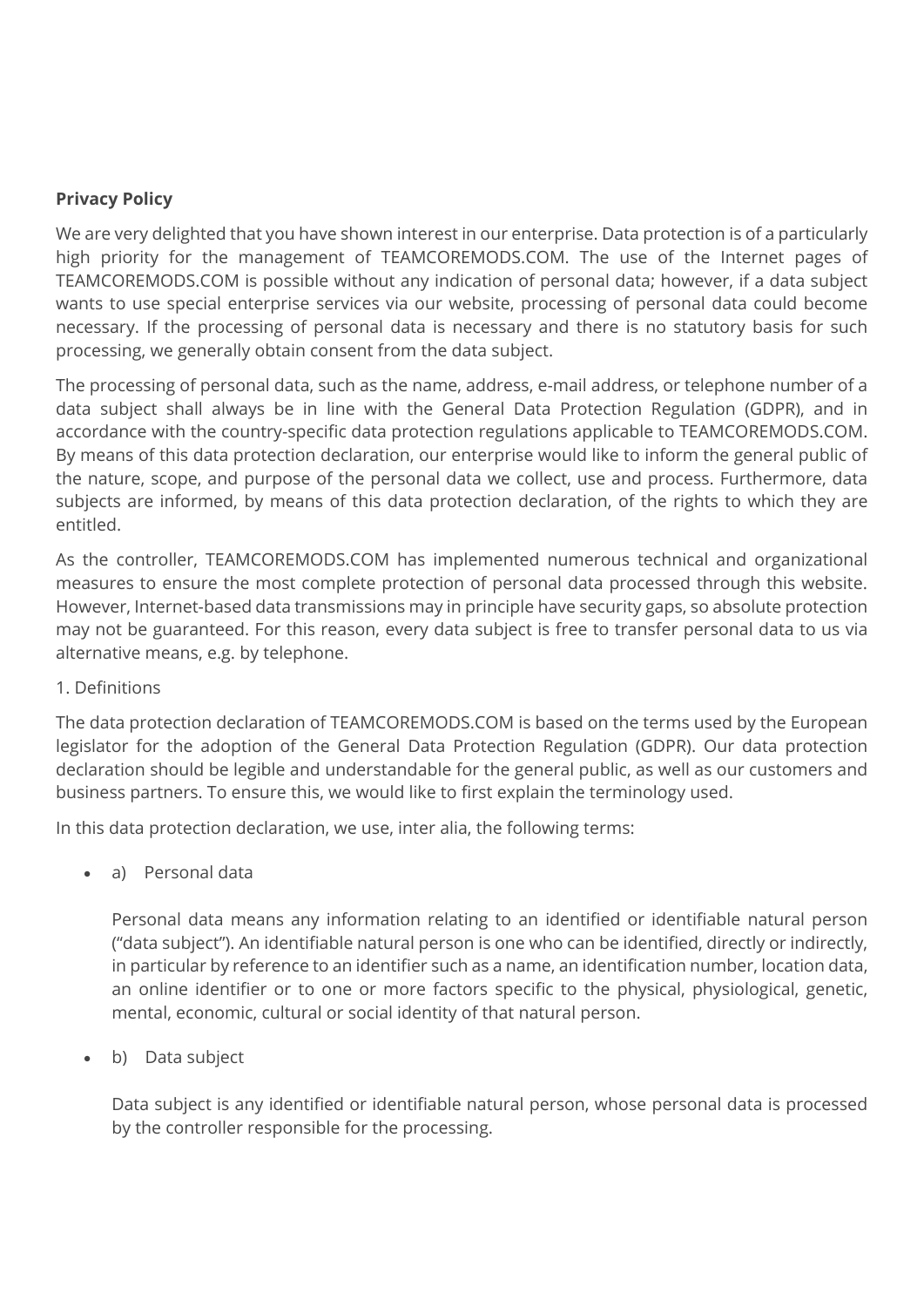# c) Processing

Processing is any operation or set of operations which is performed on personal data or on sets of personal data, whether or not by automated means, such as collection, recording, organization, structuring, storage, adaptation or alteration, retrieval, consultation, use, disclosure by transmission, dissemination or otherwise making available, alignment or combination, restriction, erasure or destruction.

d) Restriction of processing

Restriction of processing is the marking of stored personal data with the aim of limiting their processing in the future.

e) Profiling

Profiling means any form of automated processing of personal data consisting of the use of personal data to evaluate certain personal aspects relating to a natural person, in particular to analyse or predict aspects concerning that natural person's performance at work, economic situation, health, personal preferences, interests, reliability, behaviour, location or movements.

f) Pseudonymization

Pseudonymization is the processing of personal data in such a manner that the personal data can no longer be attributed to a specific data subject without the use of additional information, provided that such additional information is kept separately and is subject to technical and organizational measures to ensure that the personal data are not attributed to an identified or identifiable natural person.

g) Controller or controller responsible for the processing

Controller or controller responsible for the processing is the natural or legal person, public authority, agency or other body which, alone or jointly with others, determines the purposes and means of the processing of personal data; where the purposes and means of such processing are determined by Union or Member State law, the controller or the specific criteria for its nomination may be provided for by Union or Member State law.

h) Processor

Processor is a natural or legal person, public authority, agency or other body which processes personal data on behalf of the controller.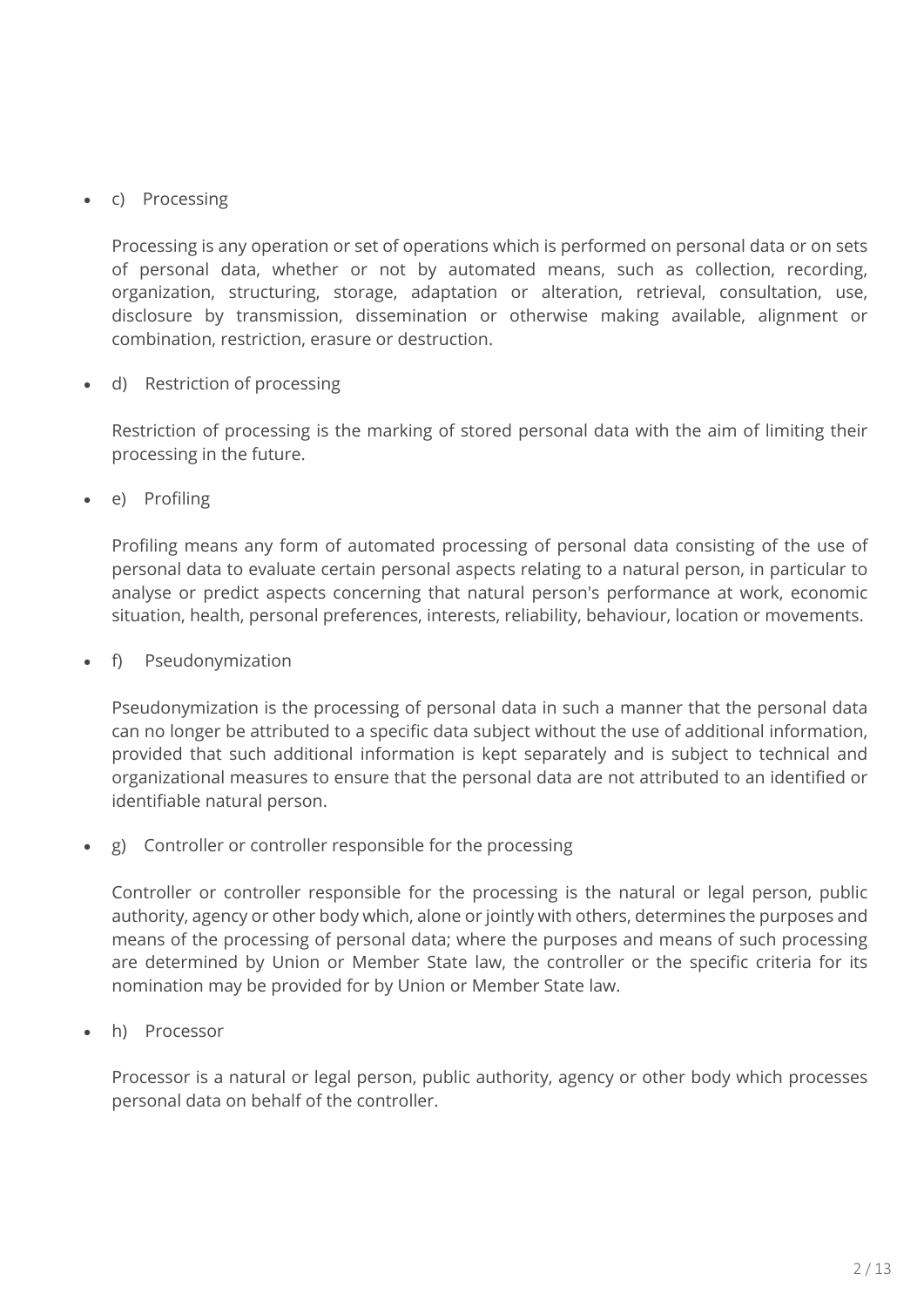i) Recipient

Recipient is a natural or legal person, public authority, agency or another body, to which the personal data are disclosed, whether a third party or not. However, public authorities which may receive personal data in the framework of a particular inquiry in accordance with Union or Member State law shall not be regarded as recipients; the processing of those data by those public authorities shall be in compliance with the applicable data protection rules according to the purposes of the processing.

• i) Third Party

Third party is a natural or legal person, public authority, agency or body other than the data subject, controller, processor and persons who, under the direct authority of the controller or processor, are authorized to process personal data.

k) Consent

Consent of the data subject is any freely given, specific, informed and unambiguous indication of the data subject's wishes by which he or she, by a statement or by a clear affirmative action, signifies agreement to the processing of personal data relating to him or her.

2. Name and Address of the controller

Controller for the purposes of the General Data Protection Regulation (GDPR), other data protection laws applicable in Member states of the European Union and other provisions related to data protection is:

# TEAMCOREMODS.COM

support@teamcoremods.com

### 3. Cookies

The Internet pages of TEAMCOREMODS.COM use cookies. Cookies are text files that are stored in a computer system via an Internet browser.

Many Internet sites and servers use cookies. Many cookies contain a so-called cookie ID. A cookie ID is a unique identifier of the cookie. It consists of a character string through which Internet pages and servers can be assigned to the specific Internet browser in which the cookie was stored. This allows visited Internet sites and servers to differentiate the individual browser of the dats subject from other Internet browsers that contain other cookies. A specific Internet browser can be recognized and identified using the unique cookie ID.

Through the use of cookies, TEAMCOREMODS.COM can provide the users of this website with more user-friendly services that would not be possible without the cookie setting.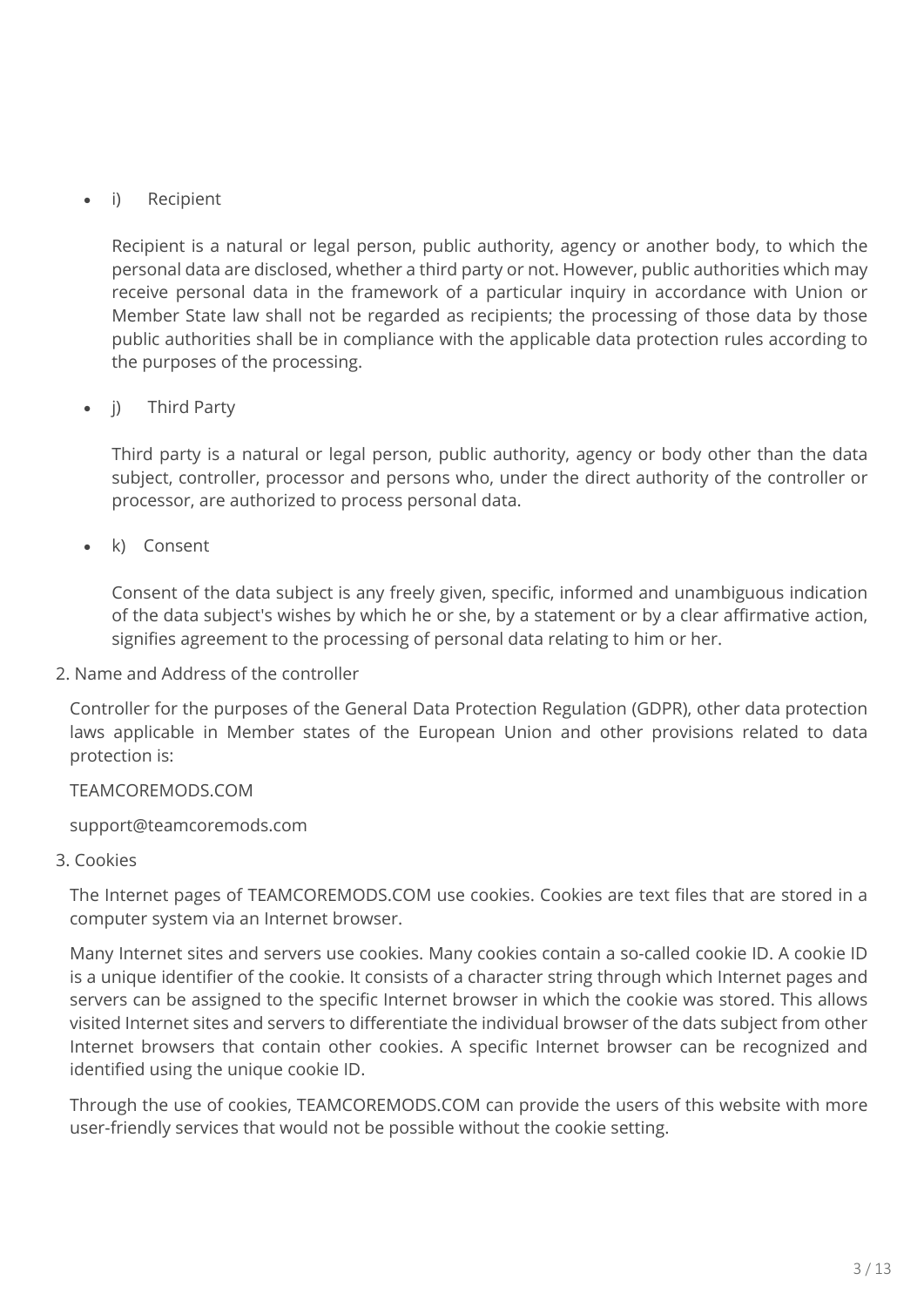By means of a cookie, the information and offers on our website can be optimized with the user in mind. Cookies allow us, as previously mentioned, to recognize our website users. The purpose of this recognition is to make it easier for users to utilize our website. The website user that uses cookies, e.g. does not have to enter access data each time the website is accessed, because this is taken over by the website, and the cookie is thus stored on the user's computer system. Another example is the cookie of a shopping cart in an online shop. The online store remembers the articles that a customer has placed in the virtual shopping cart via a cookie.

The data subject may, at any time, prevent the setting of cookies through our website by means of a corresponding setting of the Internet browser used, and may thus permanently deny the setting of cookies. Furthermore, already set cookies may be deleted at any time via an Internet browser or other software programs. This is possible in all popular Internet browsers. If the data subject deactivates the setting of cookies in the Internet browser used, not all functions of our website may be entirely usable.

4. Collection of general data and information

The website of TEAMCOREMODS.COM collects a series of general data and information when a data subject or automated system calls up the website. This general data and information are stored in the server log files. Collected may be (1) the browser types and versions used, (2) the operating system used by the accessing system, (3) the website from which an accessing system reaches our website (so-called referrers), (4) the sub-websites, (5) the date and time of access to the Internet site, (6) an Internet protocol address (IP address), (7) the Internet service provider of the accessing system, and (8) any other similar data and information that may be used in the event of attacks on our information technology systems.

When using these general data and information, TEAMCOREMODS.COM does not draw any conclusions about the data subject. Rather, this information is needed to (1) deliver the content of our website correctly, (2) optimize the content of our website as well as its advertisement, (3) ensure the long-term viability of our information technology systems and website technology, and (4) provide law enforcement authorities with the information necessary for criminal prosecution in case of a cyberattack. Therefore, TEAMCOREMODS.COM analyzes anonymously collected data and information statistically, with the aim of increasing the data protection and data security of our enterprise, and to ensure an optimal level of protection for the personal data we process. The anonymous data of the server log files are stored separately from all personal data provided by a data subject.

5. Registration on our website

The data subject has the possibility to register on the website of the controller with the indication of personal data. Which personal data are transmitted to the controller is determined by the respective input mask used for the registration. The personal data entered by the data subject are collected and stored exclusively for internal use by the controller, and for his own purposes. The controller may request transfer to one or more processors (e.g. a parcel service) that also uses personal data for an internal purpose which is attributable to the controller.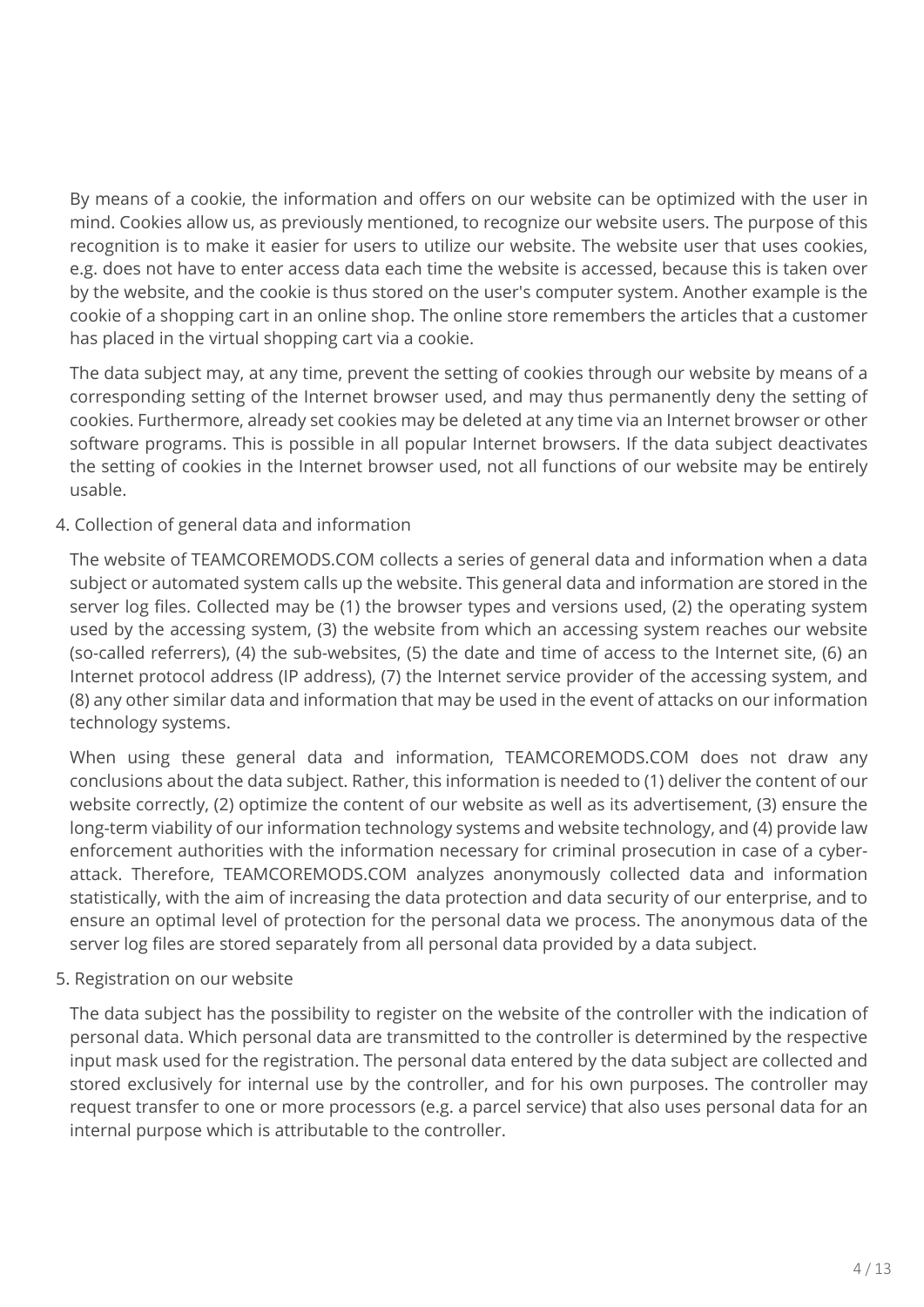By registering on the website of the controller, the IP address—assigned by the Internet service provider (ISP) and used by the data subject—date, and time of the registration are also stored. The storage of this data takes place against the background that this is the only way to prevent the misuse of our services, and, if necessary, to make it possible to investigate committed offenses. Insofar, the storage of this data is necessary to secure the controller. This data is not passed on to third parties unless there is a statutory obligation to pass on the data, or if the transfer serves the aim of criminal prosecution.

The registration of the data subject, with the voluntary indication of personal data, is intended to enable the controller to offer the data subject contents or services that may only be offered to registered users due to the nature of the matter in question. Registered persons are free to change the personal data specified during the registration at any time, or to have them completely deleted from the data stock of the controller.

The data controller shall, at any time, provide information upon request to each data subject as to what personal data are stored about the data subject. In addition, the data controller shall correct or erase personal data at the request or indication of the data subject, insofar as there are no statutory storage obligations. The entirety of the controller's employees are available to the data subject in this respect as contact persons.

6. Subscription to our newsletters

On the website of TEAMCOREMODS.COM, users are given the opportunity to subscribe to our enterprise's newsletter. The input mask used for this purpose determines what personal data are transmitted, as well as when the newsletter is ordered from the controller.

TEAMCOREMODS.COM informs its customers and business partners regularly by means of a newsletter about enterprise offers. The enterprise's newsletter may only be received by the data subject if (1) the data subject has a valid e-mail address and (2) the data subject registers for the newsletter shipping. A confirmation e-mail will be sent to the e-mail address registered by a data subject for the first time for newsletter shipping, for legal reasons, in the double opt-in procedure. This confirmation e-mail is used to prove whether the owner of the e-mail address as the data subject is authorized to receive the newsletter.

During the registration for the newsletter, we also store the IP address of the computer system assigned by the Internet service provider (ISP) and used by the data subject at the time of the registration, as well as the date and time of the registration. The collection of this data is necessary in order to understand the (possible) misuse of the e-mail address of a data subject at a later date, and it therefore serves the aim of the legal protection of the controller.

The personal data collected as part of a registration for the newsletter will only be used to send our newsletter. In addition, subscribers to the newsletter may be informed by e-mail, as long as this is necessary for the operation of the newsletter service or a registration in question, as this could be the case in the event of modifications to the newsletter offer, or in the event of a change in technical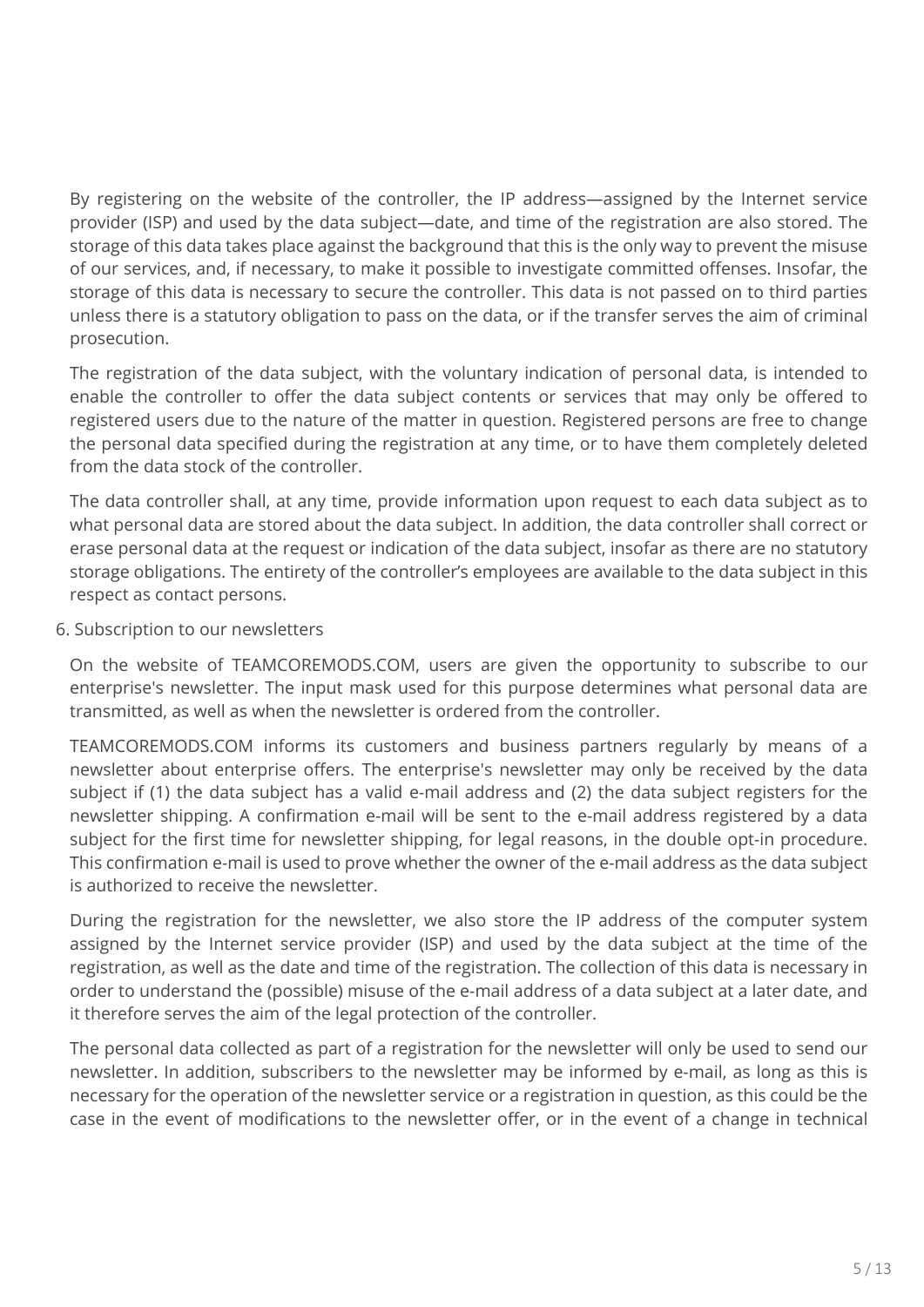circumstances. There will be no transfer of personal data collected by the newsletter service to third parties. The subscription to our newsletter may be terminated by the data subject at any time. The consent to the storage of personal data, which the data subject has given for shipping the newsletter, may be revoked at any time. For the purpose of revocation of consent, a corresponding link is found in each newsletter. It is also possible to unsubscribe from the newsletter at any time directly on the website of the controller, or to communicate this to the controller in a different way.

## 7. Newsletter-Tracking

The newsletter of TEAMCOREMODS.COM contains so-called tracking pixels. A tracking pixel is a miniature graphic embedded in such e-mails, which are sent in HTML format to enable log file recording and analysis. This allows a statistical analysis of the success or failure of online marketing campaigns. Based on the embedded tracking pixel, TEAMCOREMODS.COM may see if and when an email was opened by a data subject, and which links in the e-mail were called up by data subjects.

Such personal data collected in the tracking pixels contained in the newsletters are stored and analyzed by the controller in order to optimize the shipping of the newsletter, as well as to adapt the content of future newsletters even better to the interests of the data subject. These personal data will not be passed on to third parties. Data subjects are at any time entitled to revoke the respective separate declaration of consent issued by means of the double-opt-in procedure. After a revocation, these personal data will be deleted by the controller. TEAMCOREMODS.COM automatically regards a withdrawal from the receipt of the newsletter as a revocation.

### 8. Contact possibility via the website

The website of TEAMCOREMODS.COM contains information that enables a quick electronic contact to our enterprise, as well as direct communication with us, which also includes a general address of the so-called electronic mail (e-mail address). If a data subject contacts the controller by e-mail or via a contact form, the personal data transmitted by the data subject are automatically stored. Such personal data transmitted on a voluntary basis by a data subject to the data controller are stored for the purpose of processing or contacting the data subject. There is no transfer of this personal data to third parties.

### 9. Comments function in the blog on the website

TEAMCOREMODS.COM offers users the possibility to leave individual comments on individual blog contributions on a blog, which is on the website of the controller. A blog is a web-based, publiclyaccessible portal, through which one or more people called bloggers or web-bloggers may post articles or write down thoughts in so-called blogposts. Blogposts may usually be commented by third parties.

If a data subject leaves a comment on the blog published on this website, the comments made by the data subject are also stored and published, as well as information on the date of the commentary and on the user's (pseudonym) chosen by the data subject. In addition, the IP address assigned by the Internet service provider (ISP) to the data subject is also logged. This storage of the IP address takes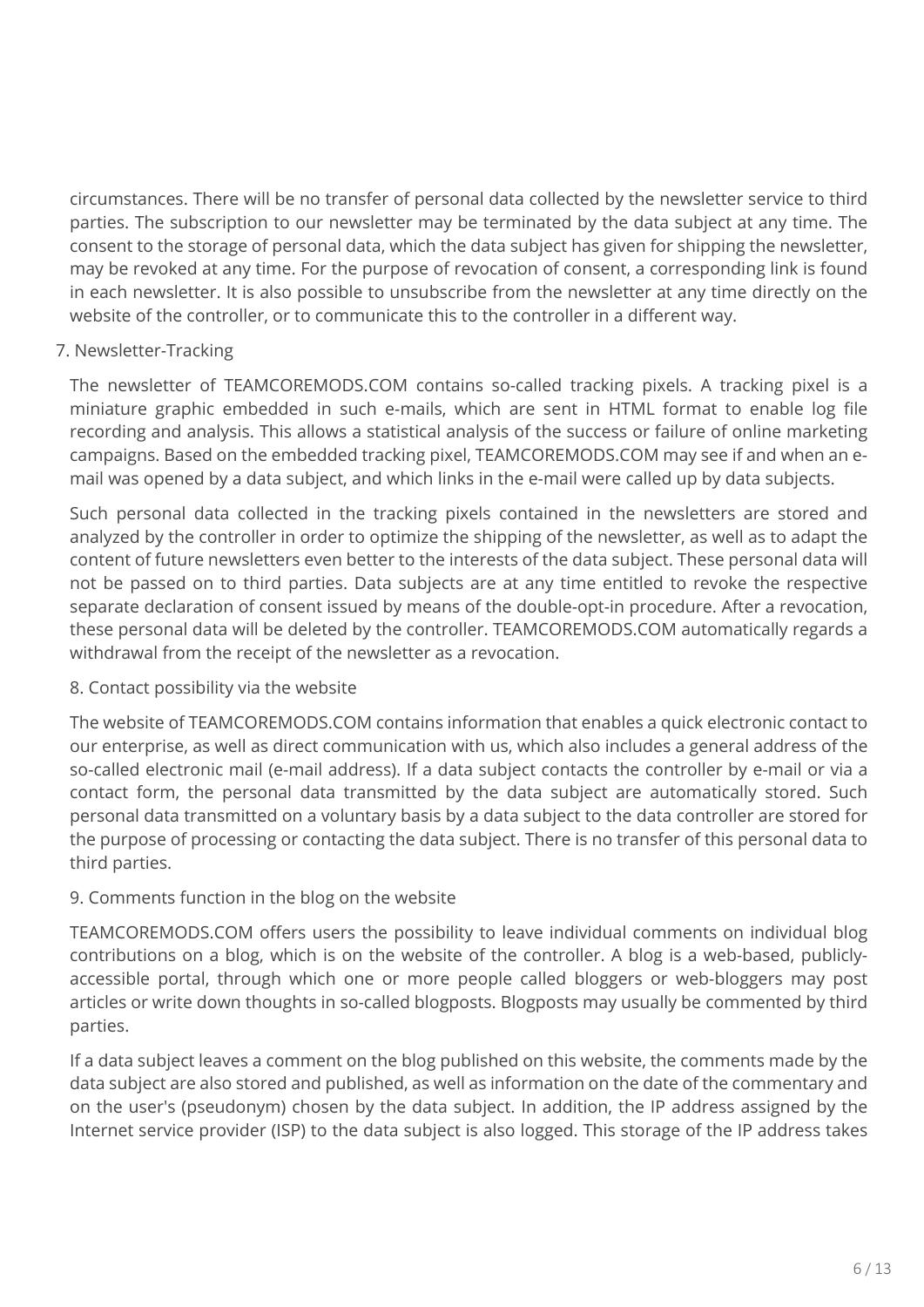place for security reasons, and in case the data subject violates the rights of third parties, or posts illegal content through a given comment. The storage of these personal data is, therefore, in the own interest of the data controller, so that he can exculpate in the event of an infringement. This collected personal data will not be passed to third parties, unless such a transfer is required by law or serves the aim of the defense of the data controller.

# 10. Subscription to comments in the blog on the website

The comments made in the blog of TEAMCOREMODS.COM may be subscribed to by third parties. In particular, there is the possibility that a commenter subscribes to the comments following his comments on a particular blog post.

If a data subject decides to subscribe to the option, the controller will send an automatic confirmation e-mail to check the double opt-in procedure as to whether the owner of the specified e-mail address decided in favor of this option. The option to subscribe to comments may be terminated at any time.

## 11. Routine erasure and blocking of personal data

The data controller shall process and store the personal data of the data subject only for the period necessary to achieve the purpose of storage, or as far as this is granted by the European legislator or other legislators in laws or regulations to which the controller is subject to.

If the storage purpose is not applicable, or if a storage period prescribed by the European legislator or another competent legislator expires, the personal data are routinely blocked or erased in accordance with legal requirements.

12. Rights of the data subject

a) Right of confirmation

Each data subject shall have the right granted by the European legislator to obtain from the controller the confirmation as to whether or not personal data concerning him or her are being processed. If a data subject wishes to avail himself of this right of confirmation, he or she may, at any time, contact any employee of the controller.

b) Right of access

Each data subject shall have the right granted by the European legislator to obtain from the controller free information about his or her personal data stored at any time and a copy of this information. Furthermore, the European directives and regulations grant the data subject access to the following information:

- o the purposes of the processing;
- o the categories of personal data concerned;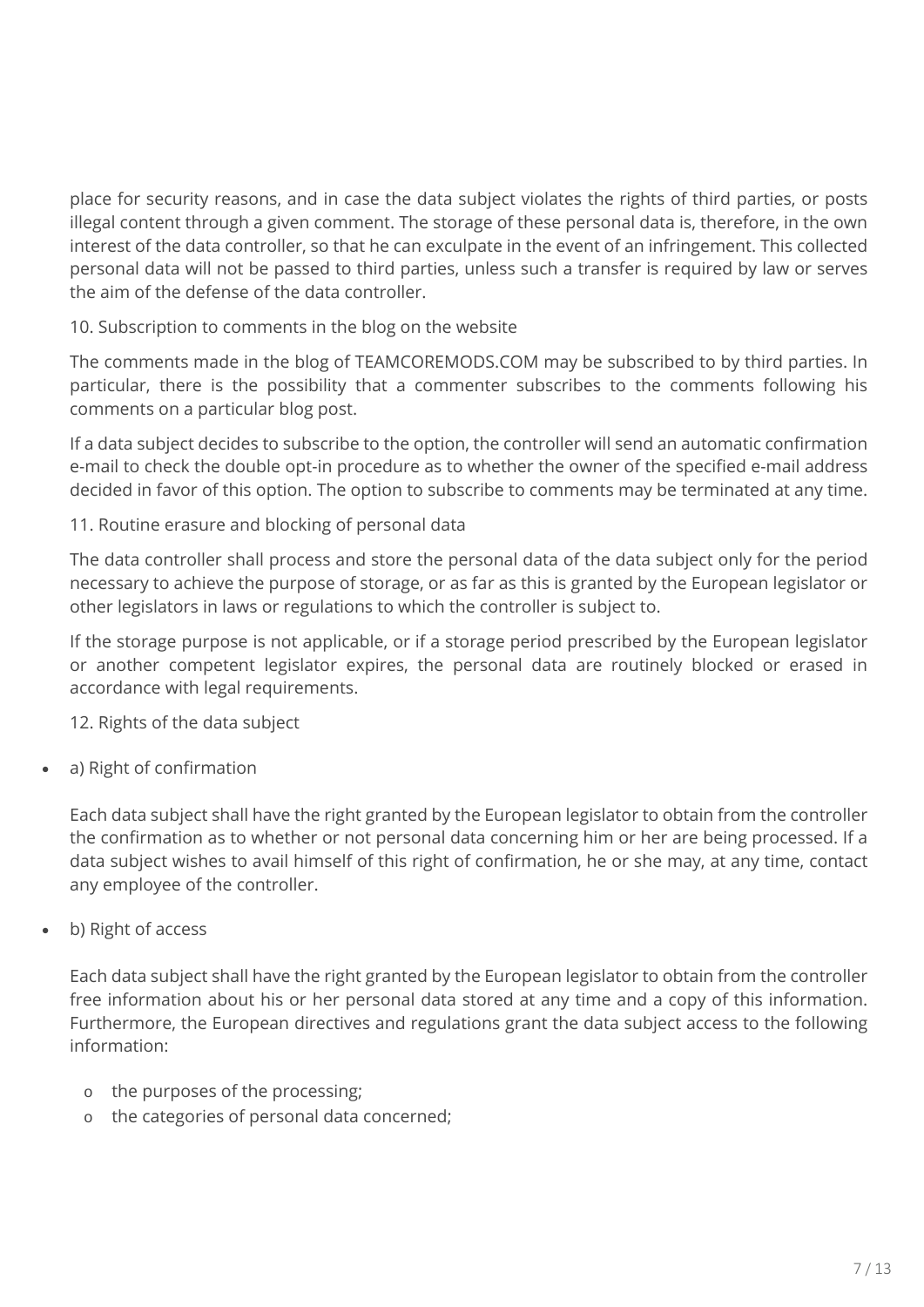- the recipients or categories of recipients to whom the personal data have been or will be disclosed, in particular recipients in third countries or international organisations;
- o where possible, the envisaged period for which the personal data will be stored, or, if not possible, the criteria used to determine that period;
- o the existence of the right to request from the controller rectification or erasure of personal data, or restriction of processing of personal data concerning the data subject, or to object to such processing;
- o the existence of the right to lodge a complaint with a supervisory authority;
- o where the personal data are not collected from the data subject, any available information as to their source;
- o the existence of automated decision-making, including profiling, referred to in Article 22(1) and (4) of the GDPR and, at least in those cases, meaningful information about the logic involved, as well as the significance and envisaged consequences of such processing for the data subject.

Furthermore, the data subject shall have a right to obtain information as to whether personal data are transferred to a third country or to an international organisation. Where this is the case, the data subject shall have the right to be informed of the appropriate safeguards relating to the transfer.

If a data subject wishes to avail himself of this right of access, he or she may, at any time, contact any employee of the controller.

c) Right to rectification

Each data subject shall have the right granted by the European legislator to obtain from the controller without undue delay the rectification of inaccurate personal data concerning him or her. Taking into account the purposes of the processing, the data subject shall have the right to have incomplete personal data completed, including by means of providing a supplementary statement.

If a data subject wishes to exercise this right to rectification, he or she may, at any time, contact any employee of the controller.

d) Right to erasure (Right to be forgotten)

Each data subject shall have the right granted by the European legislator to obtain from the controller the erasure of personal data concerning him or her without undue delay, and the controller shall have the obligation to erase personal data without undue delay where one of the following grounds applies, as long as the processing is not necessary:

The personal data are no longer necessary in relation to the purposes for which they were collected or otherwise processed.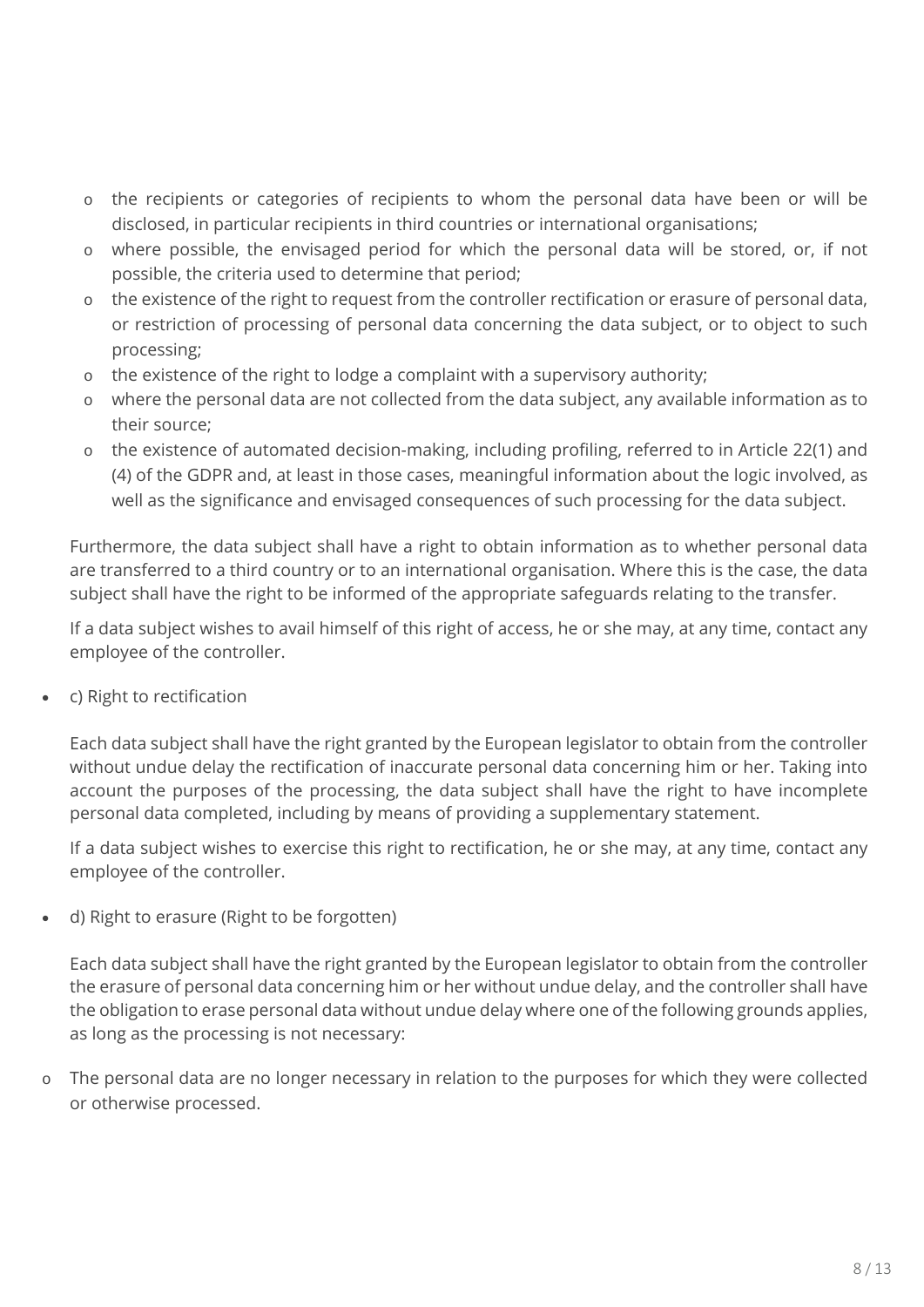- o The data subject withdraws consent to which the processing is based according to point (a) of Article 6(1) of the GDPR, or point (a) of Article 9(2) of the GDPR, and where there is no other legal ground for the processing.
- o The data subject objects to the processing pursuant to Article 21(1) of the GDPR and there are no overriding legitimate grounds for the processing, or the data subject objects to the processing pursuant to Article 21(2) of the GDPR.
- o The personal data have been unlawfully processed.
- o The personal data must be erased for compliance with a legal obligation in Union or Member State law to which the controller is subject.
- o The personal data have been collected in relation to the offer of information society services referred to in Article 8(1) of the GDPR.

If one of the aforementioned reasons applies, and a data subject wishes to request the erasure of personal data stored by TEAMCOREMODS.COM, he or she may, at any time, contact any employee of the controller. An employee of TEAMCOREMODS.COM shall promptly ensure that the erasure request is complied with immediately.

Where the controller has made personal data public and is obliged pursuant to Article 17(1) to erase the personal data, the controller, taking account of available technology and the cost of implementation, shall take reasonable steps, including technical measures, to inform other controllers processing the personal data that the data subject has requested erasure by such controllers of any links to, or copy or replication of, those personal data, as far as processing is not required. An employees of TEAMCOREMODS.COM will arrange the necessary measures in individual cases.

e) Right of restriction of processing

Each data subject shall have the right granted by the European legislator to obtain from the controller restriction of processing where one of the following applies:

- o The accuracy of the personal data is contested by the data subject, for a period enabling the controller to verify the accuracy of the personal data.
- o The processing is unlawful and the data subject opposes the erasure of the personal data and requests instead the restriction of their use instead.
- o The controller no longer needs the personal data for the purposes of the processing, but they are required by the data subject for the establishment, exercise or defence of legal claims.
- o The data subject has objected to processing pursuant to Article 21(1) of the GDPR pending the verification whether the legitimate grounds of the controller override those of the data subject.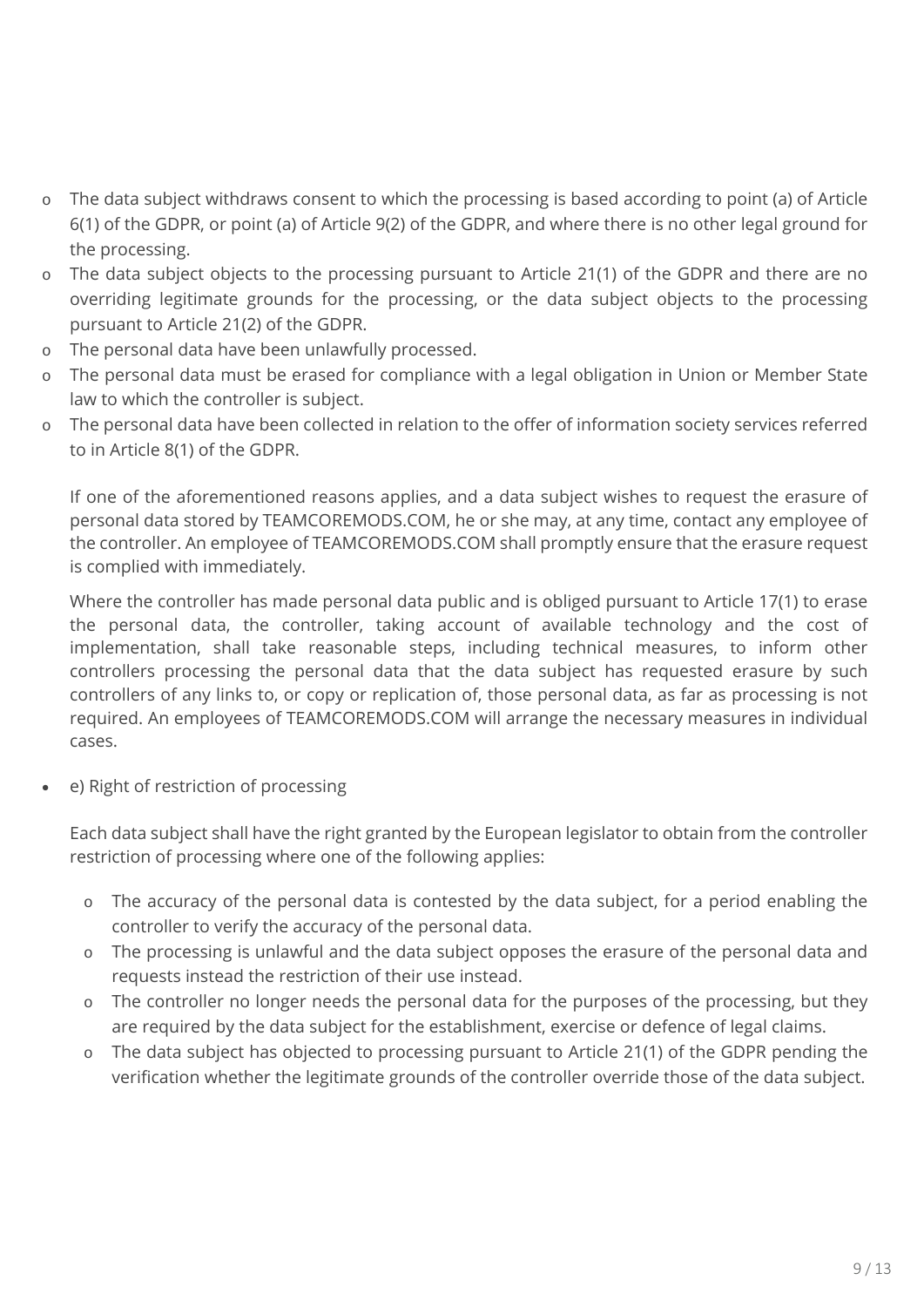If one of the aforementioned conditions is met, and a data subject wishes to request the restriction of the processing of personal data stored by TEAMCOREMODS.COM, he or she may at any time contact any employee of the controller. The employee of TEAMCOREMODS.COM will arrange the restriction of the processing.

f) Right to data portability

Each data subject shall have the right granted by the European legislator, to receive the personal data concerning him or her, which was provided to a controller, in a structured, commonly used and machine-readable format. He or she shall have the right to transmit those data to another controller without hindrance from the controller to which the personal data have been provided, as long as the processing is based on consent pursuant to point (a) of Article 6(1) of the GDPR or point (a) of Article 9(2) of the GDPR, or on a contract pursuant to point (b) of Article 6(1) of the GDPR, and the processing is carried out by automated means, as long as the processing is not necessary for the performance of a task carried out in the public interest or in the exercise of official authority vested in the controller.

Furthermore, in exercising his or her right to data portability pursuant to Article 20(1) of the GDPR, the data subject shall have the right to have personal data transmitted directly from one controller to another, where technically feasible and when doing so does not adversely affect the rights and freedoms of others.

In order to assert the right to data portability, the data subject may at any time contact any employee of TEAMCOREMODS.COM.

g) Right to object

Each data subject shall have the right granted by the European legislator to object, on grounds relating to his or her particular situation, at any time, to processing of personal data concerning him or her, which is based on point (e) or (f) of Article 6(1) of the GDPR. This also applies to profiling based on these provisions.

TEAMCOREMODS.COM shall no longer process the personal data in the event of the objection, unless we can demonstrate compelling legitimate grounds for the processing which override the interests, rights and freedoms of the data subject, or for the establishment, exercise or defence of legal claims.

If TEAMCOREMODS.COM processes personal data for direct marketing purposes, the data subject shall have the right to object at any time to processing of personal data concerning him or her for such marketing. This applies to profiling to the extent that it is related to such direct marketing. If the data subject objects to TEAMCOREMODS.COM to the processing for direct marketing purposes, TEAMCOREMODS.COM will no longer process the personal data for these purposes.

In addition, the data subject has the right, on grounds relating to his or her particular situation, to object to processing of personal data concerning him or her by TEAMCOREMODS.COM for scientific or historical research purposes, or for statistical purposes pursuant to Article 89(1) of the GDPR,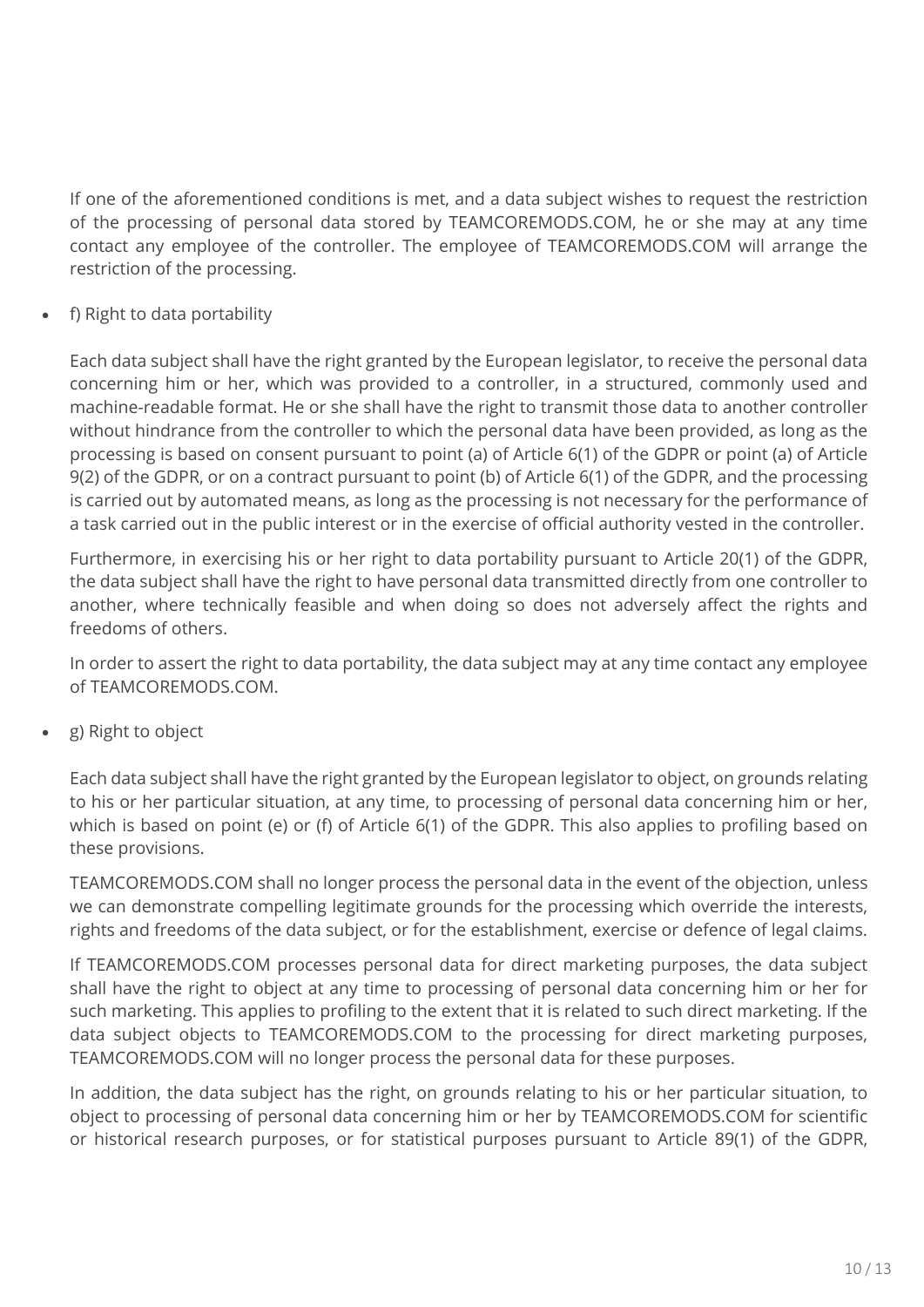unless the processing is necessary for the performance of a task carried out for reasons of public interest.

In order to exercise the right to object, the data subject may contact any employee of TEAMCOREMODS.COM. In addition, the data subject is free in the context of the use of information society services, and notwithstanding Directive 2002/58/EC, to use his or her right to object by automated means using technical specifications.

h) Automated individual decision-making, including profiling

Each data subject shall have the right granted by the European legislator not to be subject to a decision based solely on automated processing, including profiling, which produces legal effects concerning him or her, or similarly significantly affects him or her, as long as the decision (1) is not is necessary for entering into, or the performance of, a contract between the data subject and a data controller, or (2) is not authorised by Union or Member State law to which the controller is subject and which also lays down suitable measures to safeguard the data subject's rights and freedoms and legitimate interests, or (3) is not based on the data subject's explicit consent.

If the decision (1) is necessary for entering into, or the performance of, a contract between the data subject and a data controller, or (2) it is based on the data subject's explicit consent, TEAMCOREMODS.COM shall implement suitable measures to safeguard the data subject's rights and freedoms and legitimate interests, at least the right to obtain human intervention on the part of the controller, to express his or her point of view and contest the decision.

If the data subject wishes to exercise the rights concerning automated individual decision-making, he or she may, at any time, contact any employee of TEAMCOREMODS.COM.

i) Right to withdraw data protection consent

Each data subject shall have the right granted by the European legislator to withdraw his or her consent to processing of his or her personal data at any time.

If the data subject wishes to exercise the right to withdraw the consent, he or she may, at any time, contact any employee of TEAMCOREMODS.COM.

### 13. Data protection for applications and the application procedures

The data controller shall collect and process the personal data of applicants for the purpose of the processing of the application procedure. The processing may also be carried out electronically. This is the case, in particular, if an applicant submits corresponding application documents by e-mail or by means of a web form on the website to the controller. If the data controller concludes an employment contract with an applicant, the submitted data will be stored for the purpose of processing the employment relationship in compliance with legal requirements. If no employment contract is concluded with the applicant by the controller, the application documents shall be automatically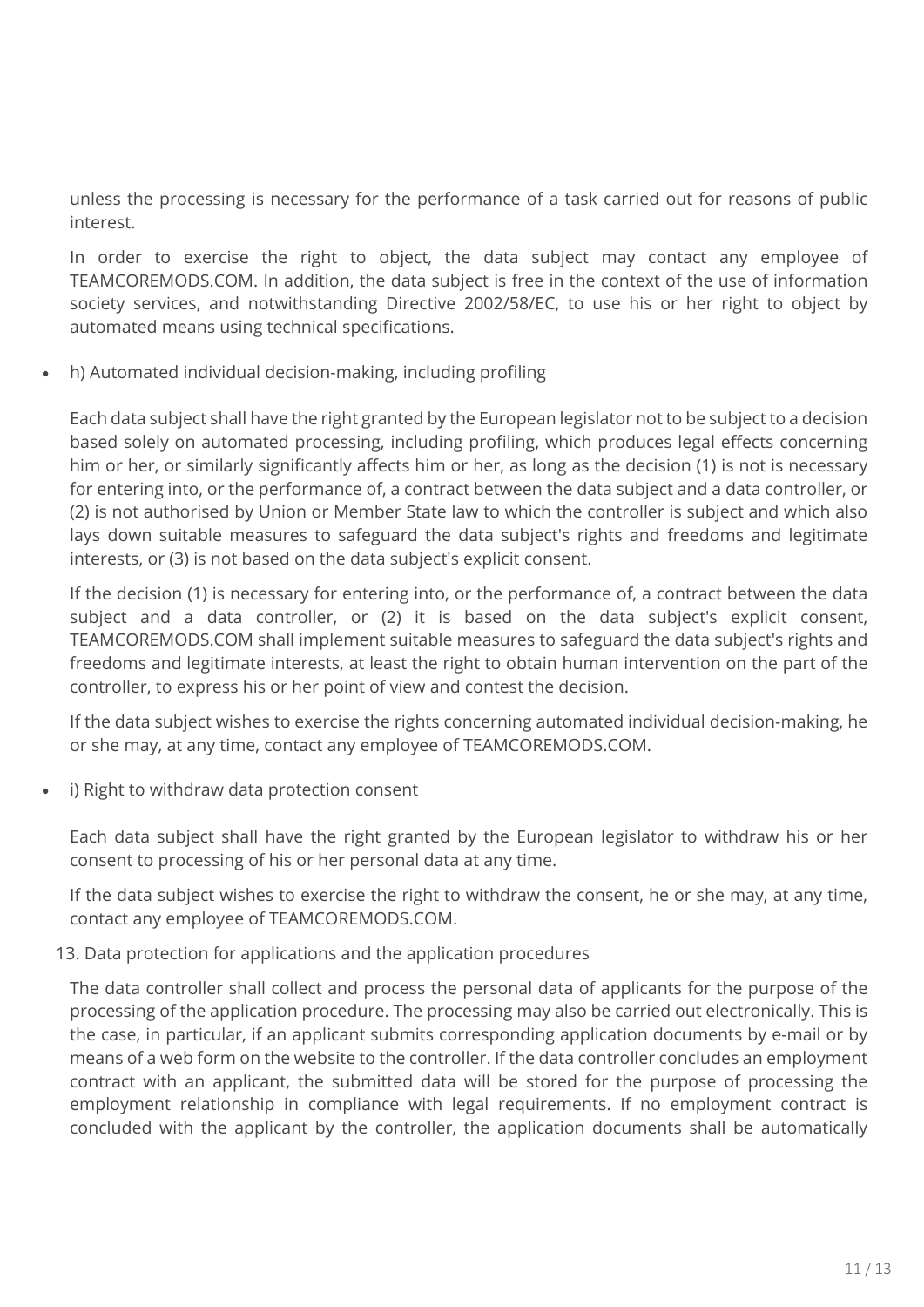erased two months after notification of the refusal decision, provided that no other legitimate interests of the controller are opposed to the erasure. Other legitimate interest in this relation is, e.g. a burden of proof in a procedure under the General Equal Treatment Act (AGG).

### 14. Legal basis for the processing

Art. 6(1) lit. a GDPR serves as the legal basis for processing operations for which we obtain consent for a specific processing purpose. If the processing of personal data is necessary for the performance of a contract to which the data subject is party, as is the case, for example, when processing operations are necessary for the supply of goods or to provide any other service, the processing is based on Article 6(1) lit. b GDPR. The same applies to such processing operations which are necessary for carrying out pre-contractual measures, for example in the case of inquiries concerning our products or services. Is our company subject to a legal obligation by which processing of personal data is required, such as for the fulfillment of tax obligations, the processing is based on Art. 6(1) lit. c GDPR. In rare cases, the processing of personal data may be necessary to protect the vital interests of the data subject or of another natural person. This would be the case, for example, if a visitor were injured in our company and his name, age, health insurance data or other vital information would have to be passed on to a doctor, hospital or other third party. Then the processing would be based on Art. 6(1) lit. d GDPR. Finally, processing operations could be based on Article 6(1) lit. f GDPR. This legal basis is used for processing operations which are not covered by any of the abovementioned legal grounds, if processing is necessary for the purposes of the legitimate interests pursued by our company or by a third party, except where such interests are overridden by the interests or fundamental rights and freedoms of the data subject which require protection of personal data. Such processing operations are particularly permissible because they have been specifically mentioned by the European legislator. He considered that a legitimate interest could be assumed if the data subject is a client of the controller (Recital 47 Sentence 2 GDPR).

### 15. The legitimate interests pursued by the controller or by a third party

Where the processing of personal data is based on Article 6(1) lit. f GDPR our legitimate interest is to carry out our business in favor of the well-being of all our employees and the shareholders.

### 16. Period for which the personal data will be stored

The criteria used to determine the period of storage of personal data is the respective statutory retention period. After expiration of that period, the corresponding data is routinely deleted, as long as it is no longer necessary for the fulfillment of the contract or the initiation of a contract.

17. Provision of personal data as statutory or contractual requirement; Requirement necessary to enter into a contract; Obligation of the data subject to provide the personal data; possible consequences of failure to provide such data